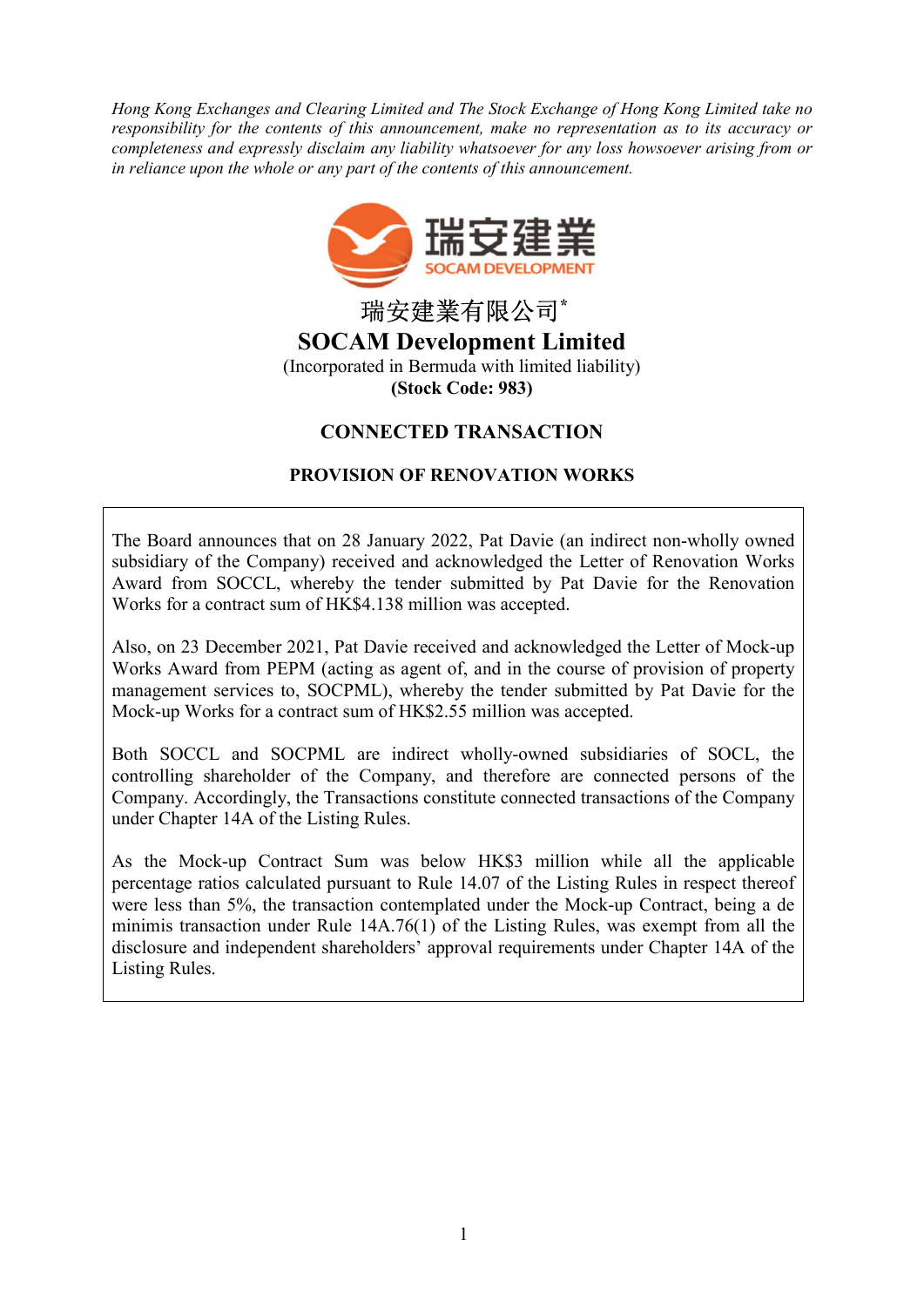As the Renovation Contract Sum exceeds HK\$3 million while all the applicable percentage ratios calculated pursuant to Rule 14.07 of the Listing Rules in respect thereof, both on a stand-alone basis and in aggregation with the Mock-up Contract Sum, are less than 5%, the transaction contemplated under the Renovation Contract is subject to the reporting and announcement requirements but exempt from the circular (including independent financial advice) and independent shareholders' approval requirements under Chapter 14A.76 of the Listing Rules.

## PROVISION OF RENOVATION WORKS

The Board announces that on 28 January 2022, Pat Davie received and acknowledged the Letter of Renovation Works Award from SOCCL, whereby the tender submitted by Pat Davie for the Renovation Works was accepted.

#### **Date**

28 January 2022

### **Parties**

Contractor: Pat Davie, an indirect non-wholly owned subsidiary of the Company

Employer: SOCCL, an indirect wholly-owned subsidiary of SOCL (the controlling shareholder of the Company) and an owner of certain proprietary areas of Shui On Centre

## Subject Matter

Pat Davie, as contractor, shall provide services, including (among others) supply and installation of certain fit-out works for lift lobbies, cargo lift lobbies and restrooms on the 31st and 33rd floors of Shui On Centre (the "Renovation Works").

Pat Davie and SOCCL will subsequently enter into a formal contract to set out the detailed terms and conditions upon which the Renovation Works shall be carried out by Pat Davie in furtherance of the Letter of Renovation Works Award, which will remain binding on the parties until execution of the formal contract.

Due performance of Pat Davie's obligations under the Renovation Contract (i.e. the Letter of Renovation Works Award or the formal contract as mentioned above) is to be secured by a surety bond issued for a sum equivalent to approximately 10% of the contract sum, which is in line with the current industry practice.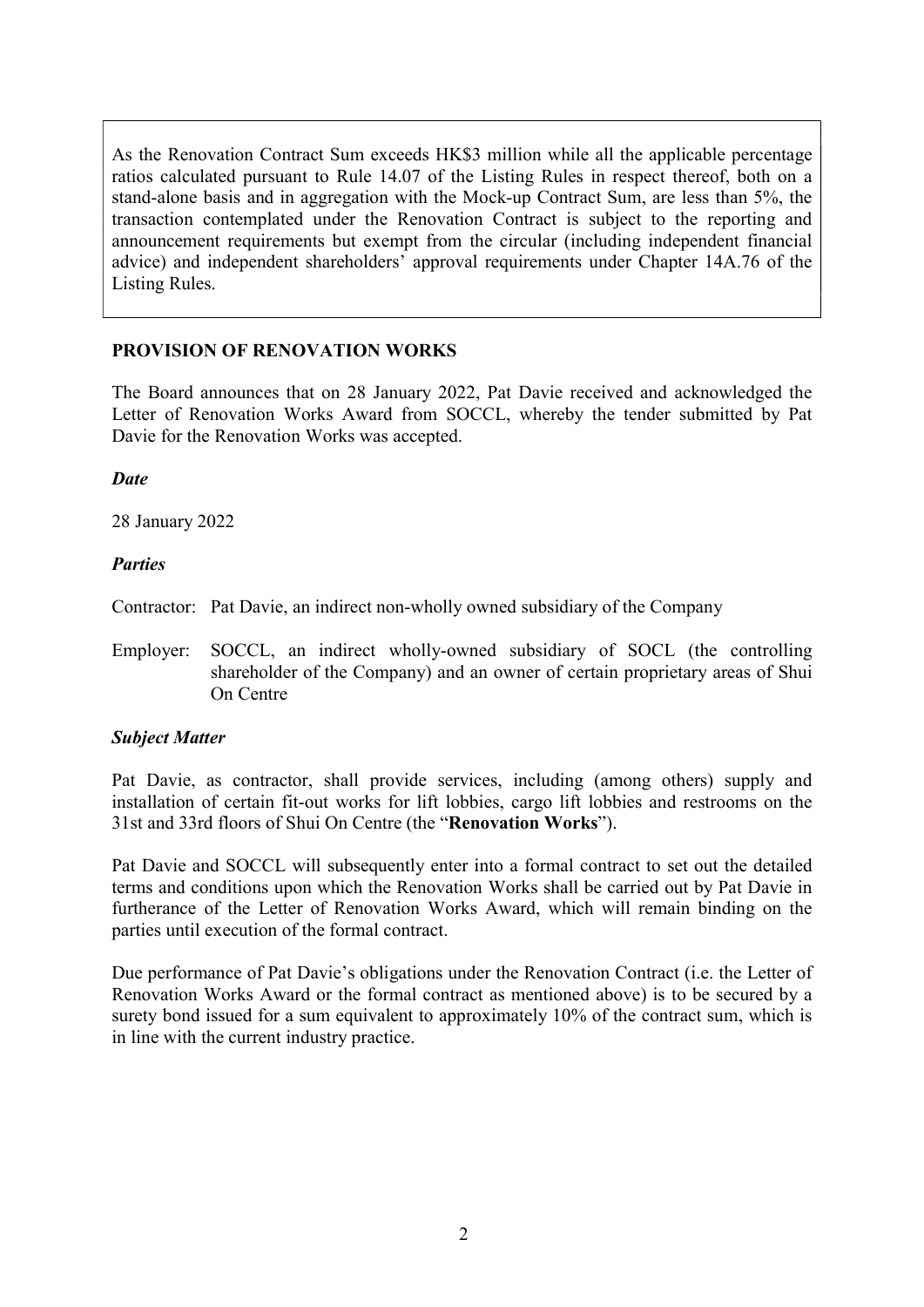### Contract Sum and Payment Terms

The contract sum payable to Pat Davie by SOCCL for the Renovation Works is HK\$4.138 million (the "Renovation Contract Sum"), which includes a contingency provision of HK\$150,000 for any adjustment or variation of the Renovation Works as approved by SOCCL.

The Renovation Contract Sum shall be paid in the following manner:

- (1) 95% of the Renovation Contract Sum shall be paid to Pat Davie by stages within 28 days of receiving the invoices from Pat Davie, which will be issued in accordance with the progress of the Renovation Works completed by Pat Davie pursuant to the Renovation Contract; and
- (2) 5% of the Renovation Contract Sum will be withheld for release to Pat Davie within 28 days after (i) the expiry of a 12-month defects liability period following completion of the Renovation Works; or (ii) the date of issuance of the final certificate confirming completion of the defects rectification works by the project architect, whichever is later.

The Renovation Contract Sum was estimated by Pat Davie during the tendering process with reference to the expected scope and complexity of the Renovation Works, and the estimated costs of materials and labour based on the prevailing market prices for carrying out similar works of comparable scale and complexity.

### Completion

The Renovation Works shall be completed within 60 calendar days from the works commencement date, which is expected to be 31 January 2022.

## PROVISION OF MOCK-UP WORKS

On 23 December 2021, Pat Davie received and acknowledged the Letter of Mock-up Works Award issued by PEPM (acting as agent of, and in the course of provision of property management services to, SOCPML, which is an indirect wholly-owned subsidiary of SOCL and the management company of Shui On Centre under the DMC), whereby the tender submitted by Pat Davie for the provision of services, including (among others) supply, installation and fit-out works in relation to the mock-up of overhaul enhancement for certain proprietary areas of Shui On Centre solely owned by certain subsidiaries of SOCL and other common areas of Shui On Centre for the benefit of all owners (the "Mock-up Works"), was accepted. The contract sum for the Mock-up Works is HK\$2.55 million (the "Mock-up Contract Sum"), which includes a contingency provision of HK\$150,000 for any adjustment or variation of the Mock-up Works as approved by PEPM (acting as agent of SOCPML). The Mock-up Works shall be completed within 86 calendar days from the works commencement date on 28 December 2021. The payment and other major terms of the Mock-up Contract as well as the basis for determination of the Mock-up Contract Sum are same as those for the Renovation Works as set out above.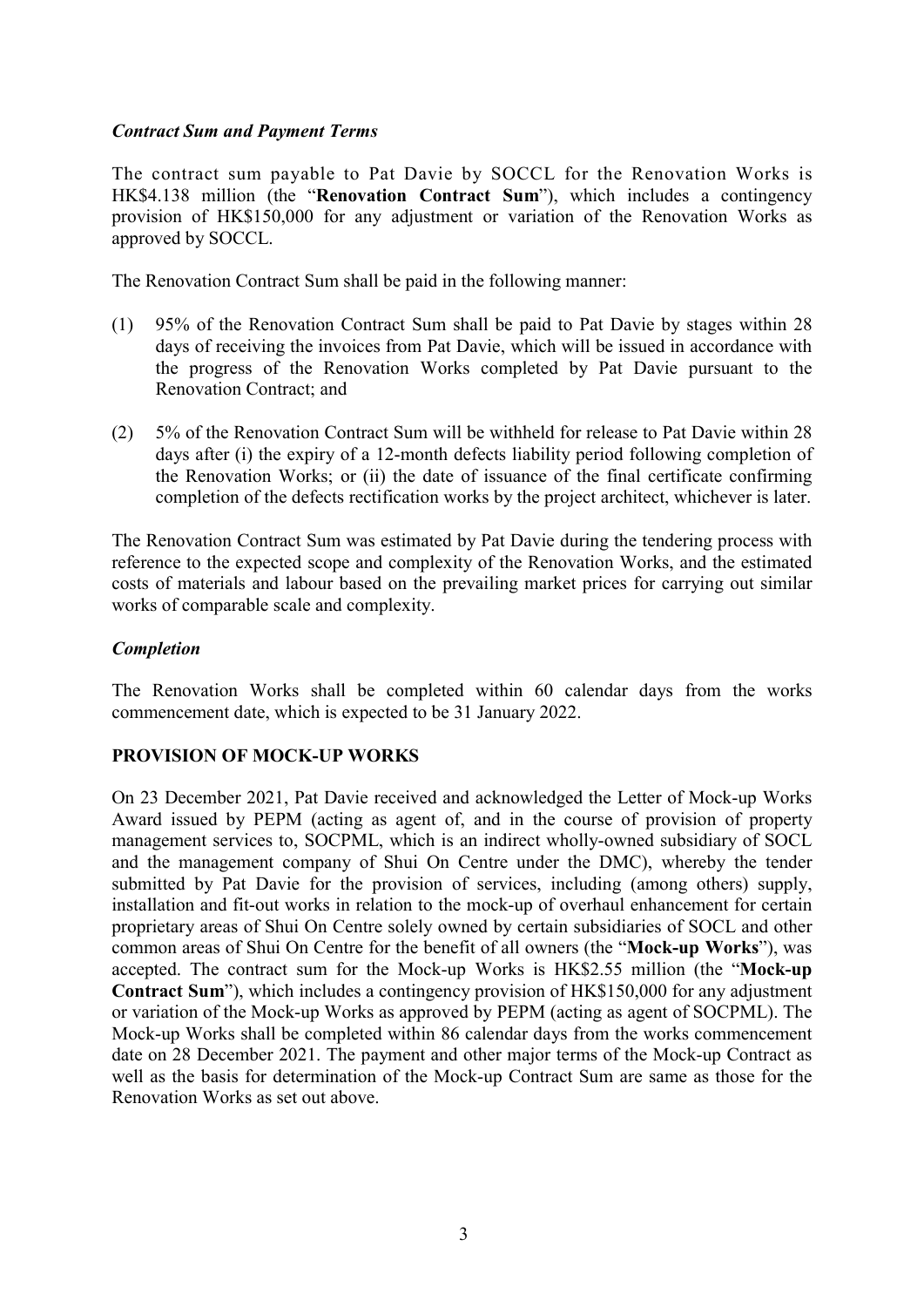## REASONS FOR AND BENEFITS OF THE TRANSACTIONS

Pat Davie, an indirect non-wholly owned subsidiary of the Company, principally engages in interior decoration, fit-out and refurbishment business in Hong Kong and Macau. The provision of the Renovation Works and the Mock-up Works by Pat Davie forms part of its ordinary and usual business activities, allowing Pat Davie to capitalise on its experience and expertise to earn an income.

The Directors (including the independent non-executive Directors) consider that the terms of the Transactions are fair and reasonable, the Transactions are on normal commercial terms and in the ordinary and usual course of business of the Group and are in the interests of the Company and its shareholders as a whole.

## LISTING RULES IMPLICATIONS

Both SOCCL and SOCPML are indirect wholly-owned subsidiaries of SOCL, the controlling shareholder of the Company, and therefore are connected persons of the Company. Accordingly, the Transactions constitute connected transactions of the Company under Chapter 14A of the Listing Rules.

As the Mock-up Contract Sum was below HK\$3 million while all the applicable percentage ratios calculated pursuant to Rule 14.07 of the Listing Rules in respect thereof were less than 5%, the transaction contemplated under the Mock-up Contract, being a de minimis transaction under Rule 14A.76(1) of the Listing Rules, was exempt from all the disclosure and independent shareholders' approval requirements under Chapter 14A of the Listing Rules.

As the Renovation Contract Sum exceeds HK\$3 million while all the applicable percentage ratios calculated pursuant to Rule 14.07 of the Listing Rules in respect thereof, both on a stand-alone basis and in aggregation with the Mock-up Contract Sum, are less than 5%, the transaction contemplated under the Renovation Contract is subject to the reporting and announcement requirements but exempt from the circular (including independent financial advice) and independent shareholders' approval requirements under Chapter 14A.76 of the Listing Rules.

SOCL is held under the Bosrich Unit Trust, the units of which are the property of a discretionary trust, of which Mr. Lo, an executive Director and the Chairman of the Company, is the founder and both Mr. Lo and Ms. Lo, a non-executive Director and the daughter of Mr. Lo, are discretionary beneficiaries. Given the interests of Mr. Lo and Ms. Lo in SOCL as set out above, both of them are considered to have material interests in the Renovation Contract and had abstained from voting at the relevant Board resolutions approving the same.

#### GENERAL INFORMATION

The Group principally engages in construction and building maintenance in Hong Kong and Macau, property development and investment in the PRC and provision of property management services in Hong Kong.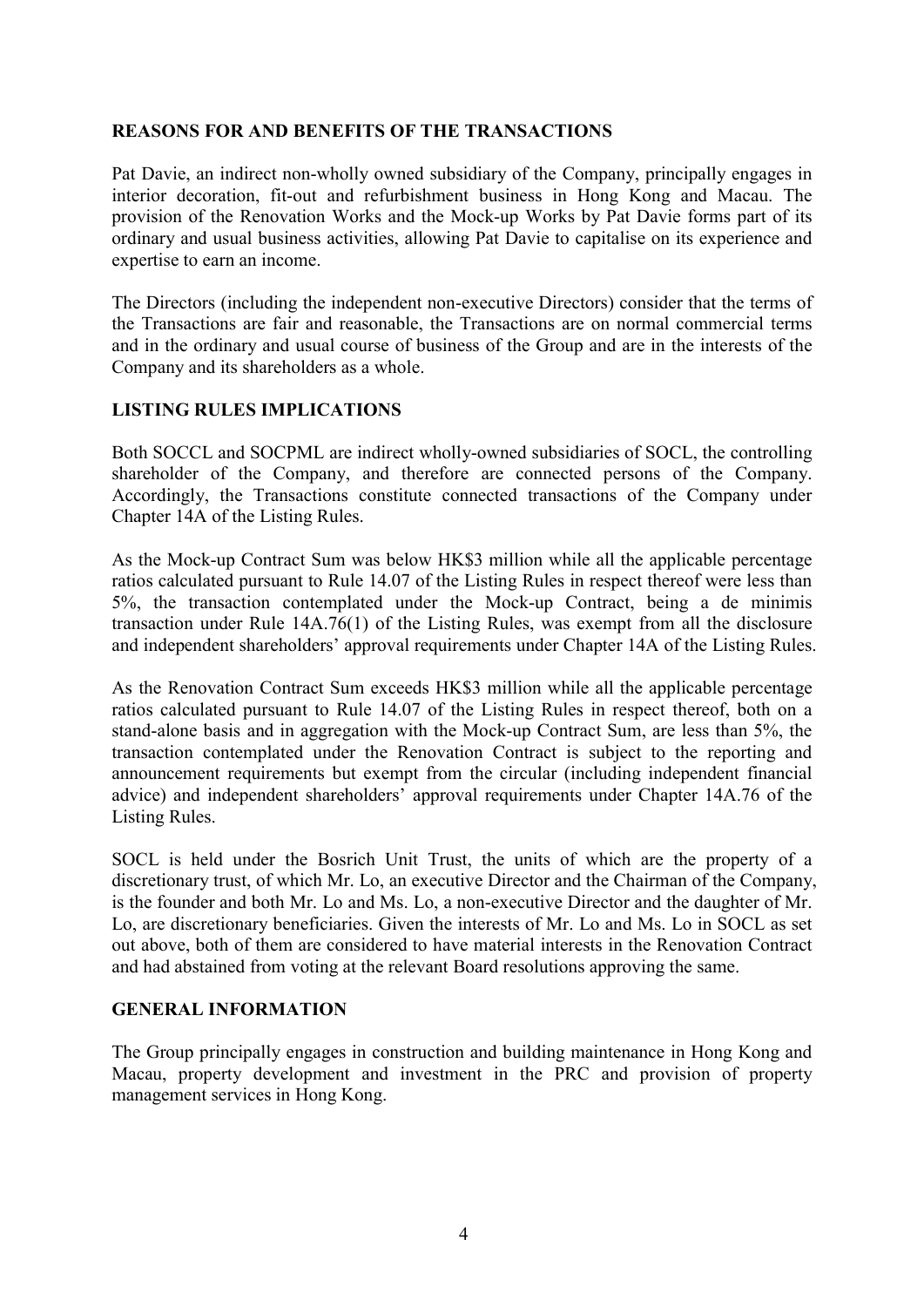Pat Davie is an indirect non-wholly owned subsidiary of the Company, which principally engages in interior decoration, fit-out and refurbishment business in Hong Kong and Macau.

SOCCL is an indirect wholly-owned subsidiary of SOCL and its principal activity is investment holding.

SOCPML is an indirect wholly-owned subsidiary of SOCL and its principal activity is property management.

PEPM is an indirect wholly-owned subsidiary of the Company and principally engages in the provision of property management services in Hong Kong.

# **DEFINITIONS**

In this announcement, unless the context otherwise requires, the following expressions shall have the following meanings:

| "Board"                                                                    | the board of Directors                                                                                                                                                                                                                       |
|----------------------------------------------------------------------------|----------------------------------------------------------------------------------------------------------------------------------------------------------------------------------------------------------------------------------------------|
| "Company"                                                                  | SOCAM Development Limited, a company<br>incorporated in Bermuda with limited liability,<br>whose shares are listed on the main board of the<br>Stock Exchange (stock code: 983)                                                              |
| "connected persons",<br>"controlling shareholder" and<br>"subsidiary(ies)" | each has the meaning ascribed to it under the<br><b>Listing Rules</b>                                                                                                                                                                        |
| "Director(s)"                                                              | the director(s) of the Company                                                                                                                                                                                                               |
| "DMC"                                                                      | the Deed of Mutual Covenant and Management<br>Agreement in respect of Shui On Centre dated<br>17 February 1994 entered into between, among<br>others, SOCCL (the first owner of Shui On<br>Centre) and SOCPML (as the management<br>company) |
| "Group"                                                                    | collectively, the Company and its subsidiaries                                                                                                                                                                                               |
| "HK\$"                                                                     | Hong Kong dollars, the lawful currency of Hong<br>Kong                                                                                                                                                                                       |
| "Hong Kong"                                                                | the Hong Kong Special Administrative Region<br>of the People's Republic of China                                                                                                                                                             |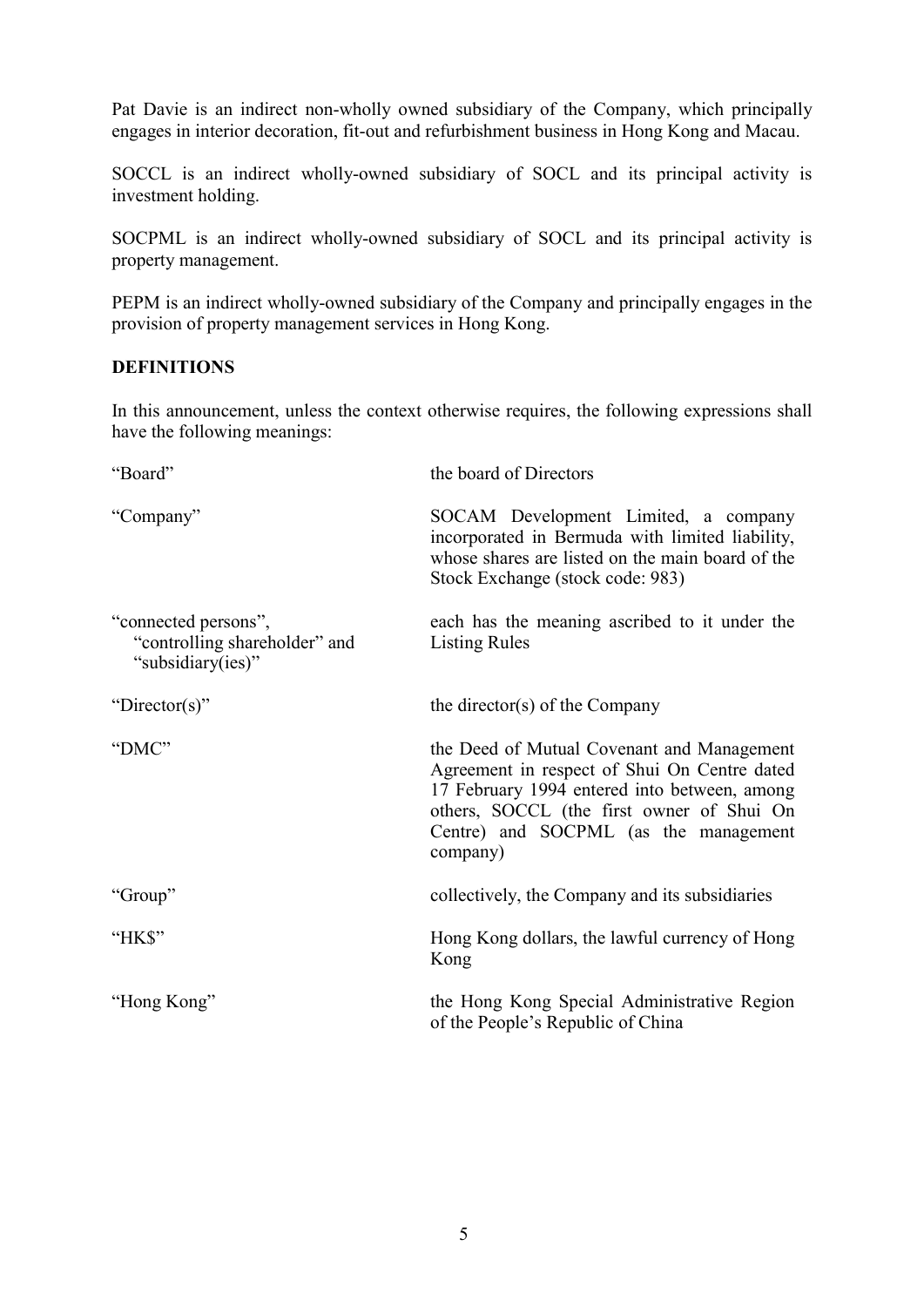| "Letter of Mock-up Works Award"    | the letter of award issued by PEPM (acting as<br>agent of, and in the course of provision of<br>property management services to, SOCPML) on<br>23 December 2021 and acknowledged by Pat<br>Davie on the same date in respect of the<br>engagement of Pat Davie as the contractor to<br>carry out the Mock-up Works                                               |
|------------------------------------|------------------------------------------------------------------------------------------------------------------------------------------------------------------------------------------------------------------------------------------------------------------------------------------------------------------------------------------------------------------|
| "Letter of Renovation Works Award" | the letter of award issued by SOCCL on<br>28 January 2022 and acknowledged by Pat<br>Davie on the same date in respect of the<br>engagement of Pat Davie as the contractor to<br>carry out the Renovation Works                                                                                                                                                  |
| "Listing Rules"                    | the Rules Governing the Listing of Securities on<br>the Stock Exchange                                                                                                                                                                                                                                                                                           |
| "Macau"                            | the Macao Special Administrative Region of the<br>People's Republic of China                                                                                                                                                                                                                                                                                     |
| "Mock-up Contract"                 | the Letter of Mock-up Works Award or the<br>formal contract to be entered into between<br>PEPM (acting as agent of, and in the course of<br>provision of property management services to,<br>SOCPML) and Pat Davie in furtherance of the<br>Letter of Mock-up Works Award, which will<br>remain binding on the parties until execution of<br>the formal contract |
| "Mock-up Contract Sum"             | has the meaning ascribed to it under the section<br>headed "PROVISION OF MOCK-UP WORKS"<br>of this announcement                                                                                                                                                                                                                                                  |
| "Mock-up Works"                    | has the meaning ascribed to it under the section<br>headed "PROVISION OF MOCK-UP WORKS"<br>of this announcement                                                                                                                                                                                                                                                  |
| "Mr. Lo"                           | Mr. Lo Hong Sui, Vincent, an executive<br>Director and the Chairman of the Company                                                                                                                                                                                                                                                                               |
| "Ms. Lo"                           | Ms. Lo Bo Yue, Stephanie, a non-executive<br>Director and the daughter of Mr. Lo                                                                                                                                                                                                                                                                                 |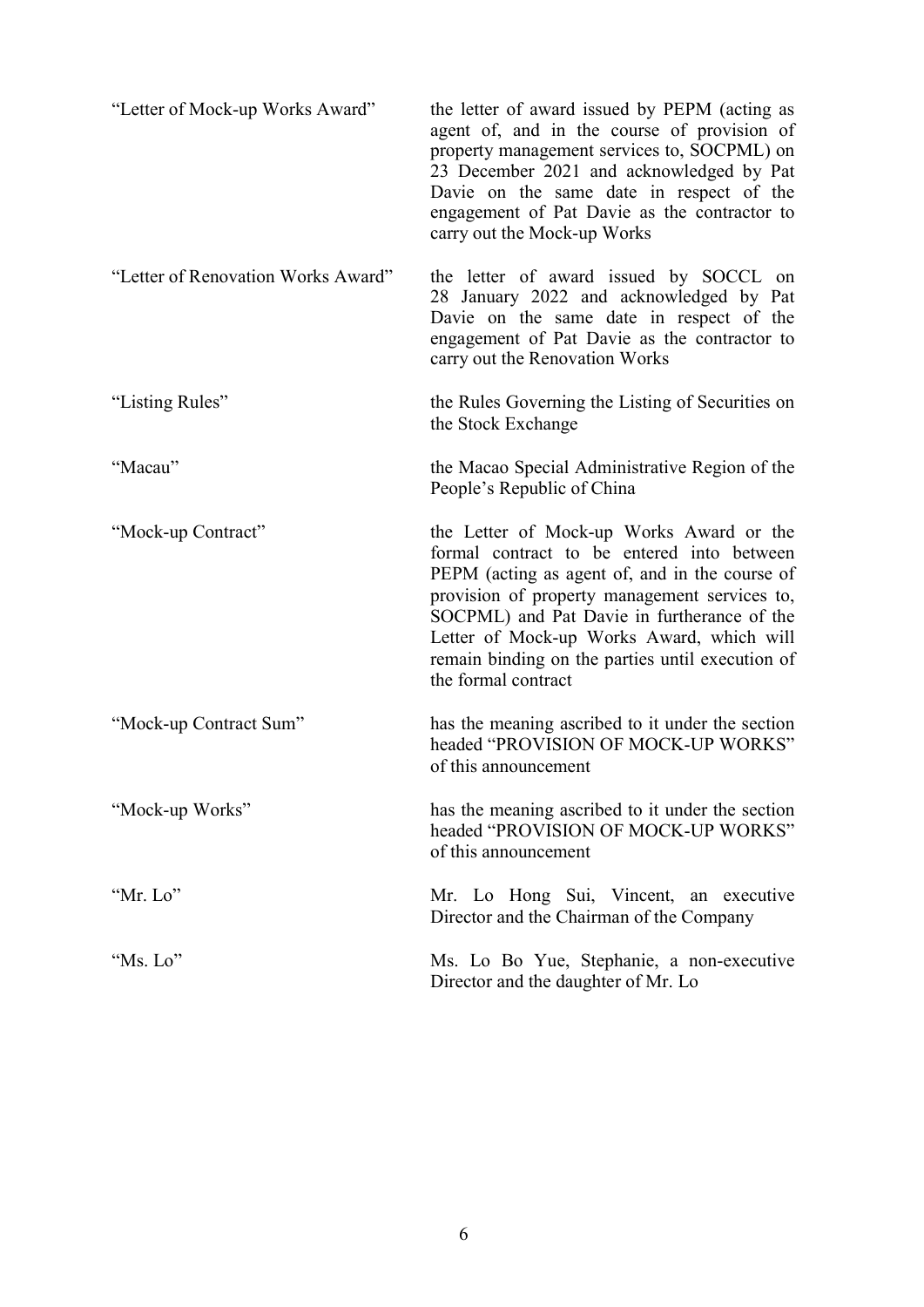| "Pat Davie"               | Pat Davie Limited, a company incorporated in<br>Hong Kong with limited liability and an indirect<br>non-wholly owned subsidiary of the Company                                                                                                                    |
|---------------------------|-------------------------------------------------------------------------------------------------------------------------------------------------------------------------------------------------------------------------------------------------------------------|
| "PEPM"                    | Pacific Extend Properties Management Limited<br>(formerly known as Shui On Properties<br>Management Limited), a company incorporated<br>in Hong Kong with limited liability and an<br>indirect wholly-owned subsidiary of the<br>Company                          |
| "PRC"                     | the People's Republic of China (for the purpose<br>of this announcement, excluding Hong Kong,<br>Macau and Taiwan)                                                                                                                                                |
| "Renovation Contract"     | the Letter of Renovation Works Award or the<br>formal contract to be entered into between<br>SOCCL and Pat Davie in furtherance of the<br>Letter of Renovation Works Award, which will<br>remain binding on the parties until execution of<br>the formal contract |
| "Renovation Contract Sum" | has the meaning ascribed to it under the section<br>headed "PROVISION OF RENOVATION<br>WORKS - Contract Sum and Payment Terms"<br>of this announcement                                                                                                            |
| "Renovation Works"        | has the meaning ascribed to it under the section<br>headed "PROVISION OF RENOVATION<br>WORKS – Subject Matter"<br>of<br>this<br>announcement                                                                                                                      |
| "Shui On Centre"          | a commercial building located at 6-8 Harbour<br>Road, Hong Kong                                                                                                                                                                                                   |
| "SOCCL"                   | Shui On Centre Company Limited, a company<br>incorporated in Hong Kong with limited liability<br>and an indirect wholly-owned subsidiary of<br><b>SOCL</b>                                                                                                        |
| "SOCL"                    | Shui On Company Limited,<br>a<br>company<br>incorporated in the British Virgin Islands with<br>limited liability and the controlling shareholder<br>of the Company                                                                                                |